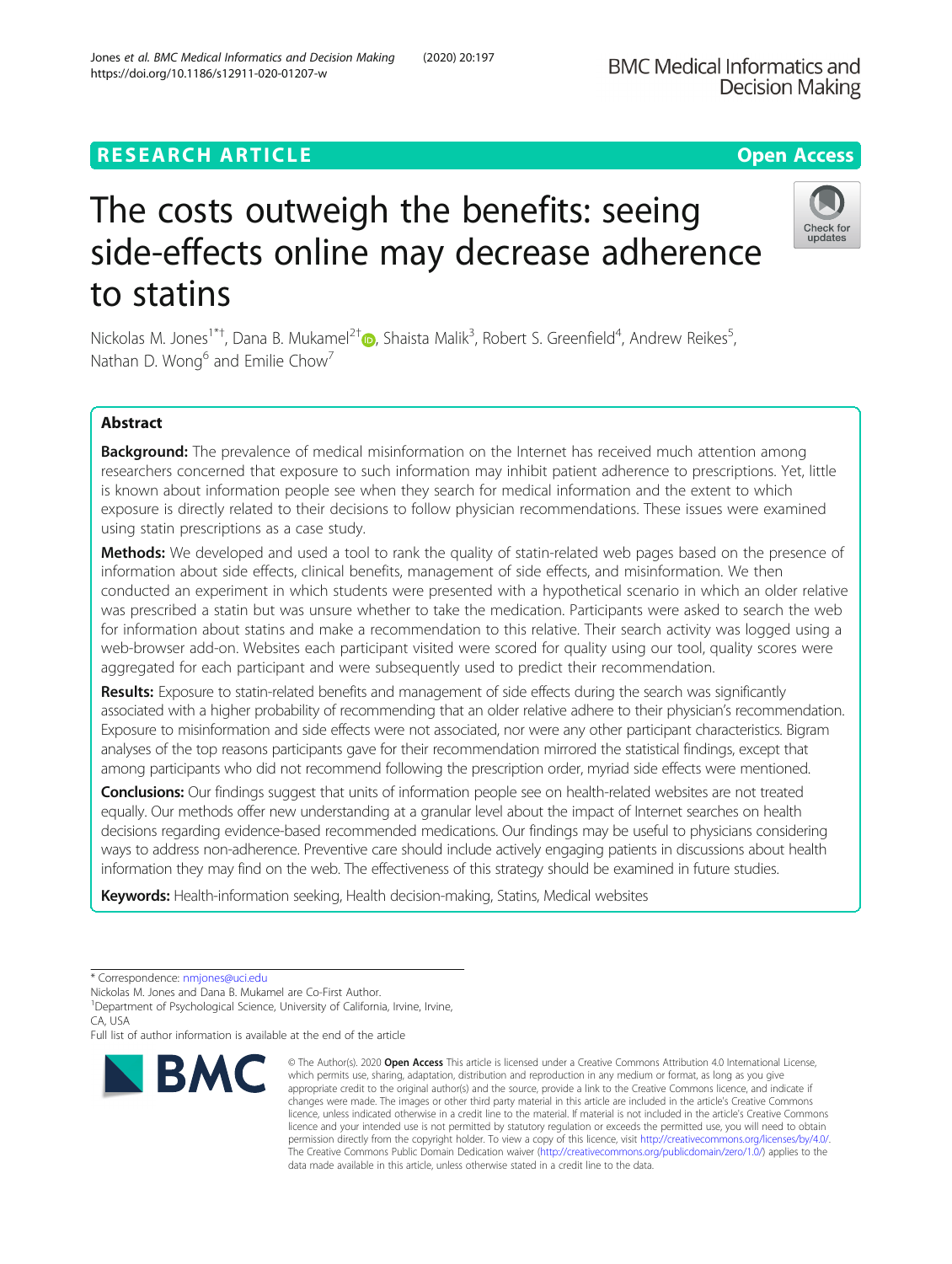#### Background

The availability of health information on the Internet has transformed the landscape of health provision in the United States. Increasingly, people with adverse health symptoms rely on Internet search engines to locate information about their symptoms [\[1](#page-9-0), [2](#page-9-0)]. In 2013, 35% of adults in the U.S. indicated using the internet to learn more about medical conditions for themselves or someone else [\[1\]](#page-9-0). Some patients supplement doctor consultations by searching the internet for additional information [[2](#page-9-0)], while others rely on the internet for self-diagnoses to determine whether they should initiate contact with their doctor [[3\]](#page-9-0). Despite burgeoning attention to healthinformation seeking on the Internet, little is known about the downstream consequences of this behavior.

The literature on medical information seeking to-date has focused on two main questions: who engages in medical information seeking and how they go about doing so. Studies found that people with health anxiety [[4\]](#page-9-0), women [[1,](#page-9-0) [5\]](#page-9-0), young people, and highly educated and wealthy individuals are more likely to seek out health information on the Internet [[1\]](#page-9-0). Researchers focused both on how people search for health-related information and how they synthesize that information to understand a particular diagnosis. For example, adolescent participants used trialand-error to construct searches and sift through search results in an unsystematic way  $[6]$  $[6]$ . Others found that lower income individuals tend to search for more specific health-related information compared to those with higher income who conduct more general searches [\[7\]](#page-9-0). They also found that lower-income individuals rely on an intuitive (i.e., fast, unconscious) approach to processing healthrelated information learned from Internet searches, whereas higher-income individuals rely on a more deliberative (i.e., slow, conscious) approach [[7](#page-9-0)].

An important area garnering much less attention is an examination of the outcomes associated with health information seeking. Work in this area tends to focus on perceived usefulness of the information patients find, their level of trust in the information sources they consult, and whether they will either initiate a physician visit or consult their physician again after conducting a search [\[8\]](#page-9-0). However, some evidence suggests that health information seeking is associated with lower adherence to medical recommendations [\[9,](#page-9-0) [10](#page-9-0)] as well as decisions about medical treatments [\[11\]](#page-9-0). In fact, there is a growing concern among providers that the increasing reliance on the Internet for medical information, coupled with what many perceive to be a high probability of encountering misinformation, would lead patients to make the "wrong" decisions about their own treatment and care [[12,](#page-9-0) [13](#page-9-0)].

Although cross-sectional studies have examined the relationship between health information seeking and health decisions, none have examined whether the information

people are exposed to during a health information search directly impacts decisions they make about treating their own health conditions. When faced with a concern over a standard medication, an internet search for related information can lead to exposure to information that varies in quality or veracity. Ideally, information seekers would find high-quality information based on scientific data from reputable health organizations. Unfortunately, the risk of being exposed to inaccurate and often unverified, or anecdotal information via social media, is nontrivial [\[14\]](#page-9-0).

The classic example of misinformation that has gone viral on the internet and has caused undisputable and immeasurable public health harm is the case of vaccination. One unfortunate incident with misinformation linking autism to childhood vaccination [[15](#page-9-0)] fueled a global social and political movement of "antivaxxers" that various governmental health organizations, such as the Center for Disease Control (CDC) and physician organizations have been fighting for many years now  $[16]$  $[16]$  $[16]$ . However, vaccines are far from being the only medical treatment that has been subject to misinformation, leading many to reject them despite the strong evidence-base supporting them and the recommendations of medical professionals, resulting in detrimental effects to the health of the public. Examples can be found in almost every area, ranging from cancer  $[17]$ , to orthopedic  $[18, 19]$  $[18, 19]$  $[18, 19]$  $[18, 19]$  to diabetes  $[14]$ . A better understanding of internet-based health-information seeking and its consequences is required.

In this paper, we chose to study statins because they are a widely prescribed medication, with a strong evidencebase supporting their use to prevent cardiovascular disease [[20](#page-10-0)], but they are not well adhered to; one estimate indicates that as much as 58% of the U.S. population is nonadherent [\[21\]](#page-10-0). Moreover, there is controversy (and misinformation) about their associated risks and effectiveness. We first developed a tool to assess the quality of statinrelated information on the Internet with input from an expert panel of clinicians. Then, we staged an experiment designed to a) track individuals as they searched for statin-related information on the Internet, b) quantify the quality of statin-related information participants saw using the tool we developed and c) determine whether information exposure was associated with a decision to recommend adherence to a statin prescription.

We note that in this experiment we chose to examine adherence to the recommendation of the physician for the initiation of statin treatment, rather than to decisions that patients already taking the medication might be making (i.e., lowering the dose or discontinuing treatment). The latter are often more complex decisions, reached due to side effects or cost considerations, and embody the actual experience of the patient with the medication, which we could not simulate in this study.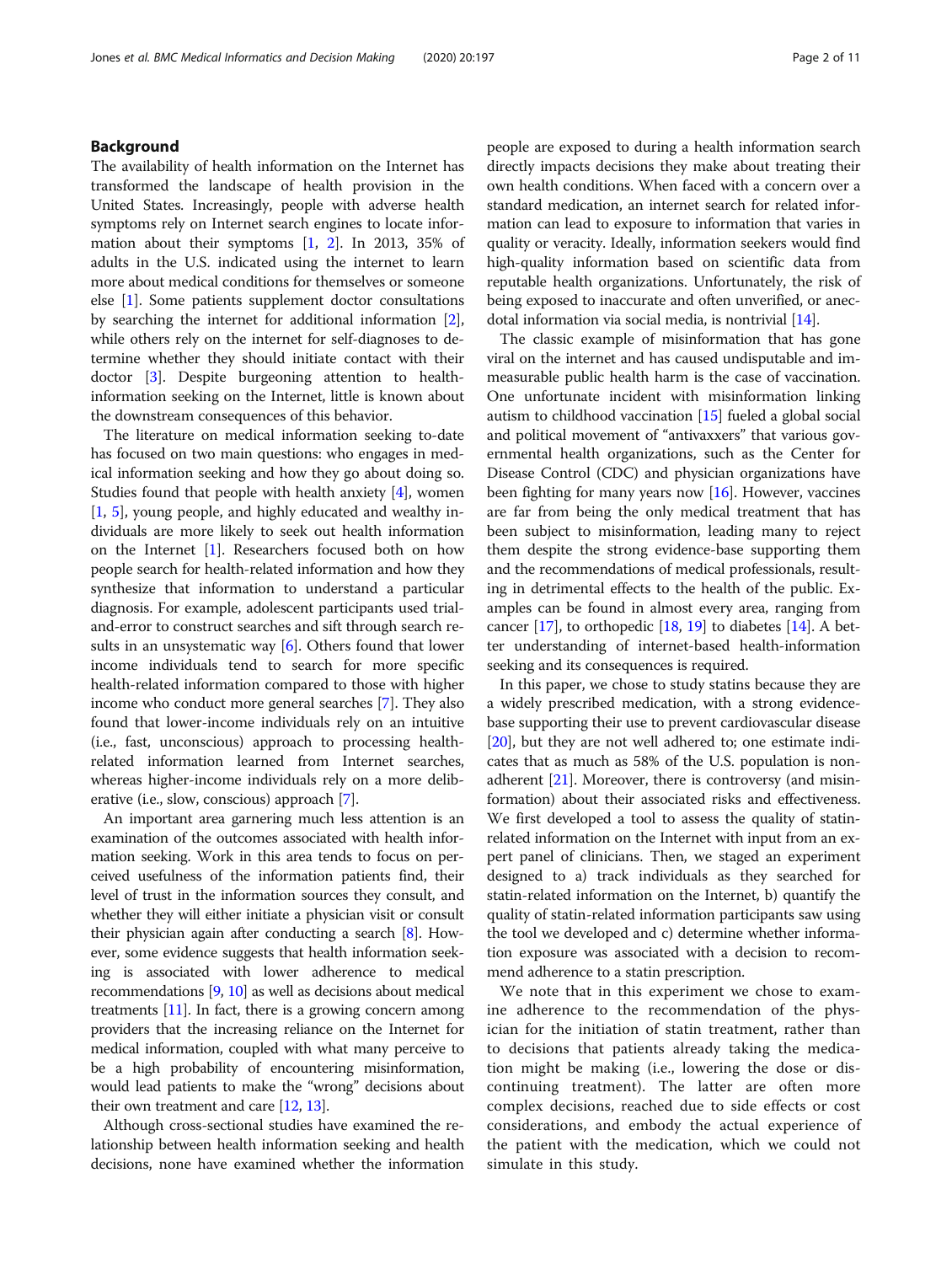We hypothesized that exposure to information about side effects and to negative misinformation during the search would be associated with a lower likelihood of recommending the drug. On the other hand, exposure to benefits of statins and to the management of side effects would be associated with an increased likelihood of recommending the drug. We also used a natural language processing technique to analyze participants' reasons for their recommendation.

#### Methods

#### Development of a tool to quantify the quality of the of internet information (CLARIFI)

We used a multi-step process, described below, to develop a tool (CLinically Applied Ratings to Internet-Found Information: CLARIFI Statins) measuring the quality of statin-related information on websites across the Internet.

#### Expert panel recruitment

We convened an expert panel comprised of cardiologists, primary care physicians, endocrinologists, lipidologists, and epidemiologists practicing in a medical school situated in a major U.S. university whose practice serves a diverse patient population ranging from academic personnel with employer insurance and high income, to non-English speaking immigrants covered by Medicaid and of low income families. All panel members had at least a decade of clinical experience.

#### Development of tool items

We performed an extensive literature and web search to identify factors found to influence patients' decisions to adopt their physicians' recommendation to begin a statin regimen or not. We created a list of both "true", evidencebased facts (e.g., statins lower mortality) and misinformation (e.g., statins cause cancer). We consulted our expert panel to ensure that the list was comprehensive. We then reviewed the list with undergraduate students to ensure that the language describing each item was understandable to non-medical professionals and could be easily applied.

This process resulted in 40 items capturing whether a website provides information about side effects, benefits of statin medications, side effect management, and misinformation.

#### Development of numerical weights

We used the Delphi Method [[22\]](#page-10-0) to obtain panel consensus around relative weights (ratings) for each of the items. The Delphi Method includes several rounds in which each panel member responds to a survey about the relative weights. Following each round, the average weights for each item (where the average is calculated over all responses by panel member for the same item) are provided

to the group with anonymous comments from members explaining the rational for their rating. Typically, consensus is reached after two or three rounds. We chose this approach because it allows each expert to express his or her opinion independently, without pressure of interpersonal relationships and personality conflicts.

At the start of this process, the panel was instructed to consider the importance of each CLARIFI item for a medically-focused website targeting patients seeking information about statins. We emphasized to the panel that the target audience for the website is the patient and not a professional audience. The panel rated the importance of each item on a scale from 0 (not important at all) to 10 (extremely important). To aid in the rating process, panel members were provided with a visual analog scale.

The results of the first round were summarized for each of the 40 items and presented to the panel. This summary included each item's average weight calculated across all panel members, their ranges, and their coefficient of variations (defined as the variance divided by the mean for that item). Items for which consensus was reached during this round (with consensus defined as all panel member weights within +/− 20% of the mean) were removed from further consideration. For the second round, panel members were provided the summary information from the first round for the remaining items. They were also provided the +/− 20% range around the mean for each item, to facilitate their consideration. They were then asked to reconsider their initial weights, taking into account the summary information derived from the first round of responses. Each expert had the option to change their prior weight. Panel members were given an opportunity to explain their rationale for any weight they gave and encouraged to do so in particular if they chose an outlier weight compared with the average reported from round one. Group consensus on weights for each item was reached after three rounds of the Delphi process, except for 4 items. On these 4 items there was consensus among all members except one. Review of the comments and the variation in weights led us to conclude that further consensus on these four items was not likely. Table S[1](#page-9-0) identifies those 4 items in the footnote. The final CLARIFI – statins tool (see supplement Table [S1\)](#page-9-0) is based on the average consensus weights of the expert panel.

#### Experiment recruitment and data collection

In the fall of 2017 and the spring of 2018, 212 undergraduate students were recruited and paid \$20 dollars to participate in an experiment in which they were presented with a hypothetical scenario: An older relative who was prescribed by his or her physician with a cholesterol lowering medication (e.g., atorvastatin) is asking for advice. This relative is uncertain why the medication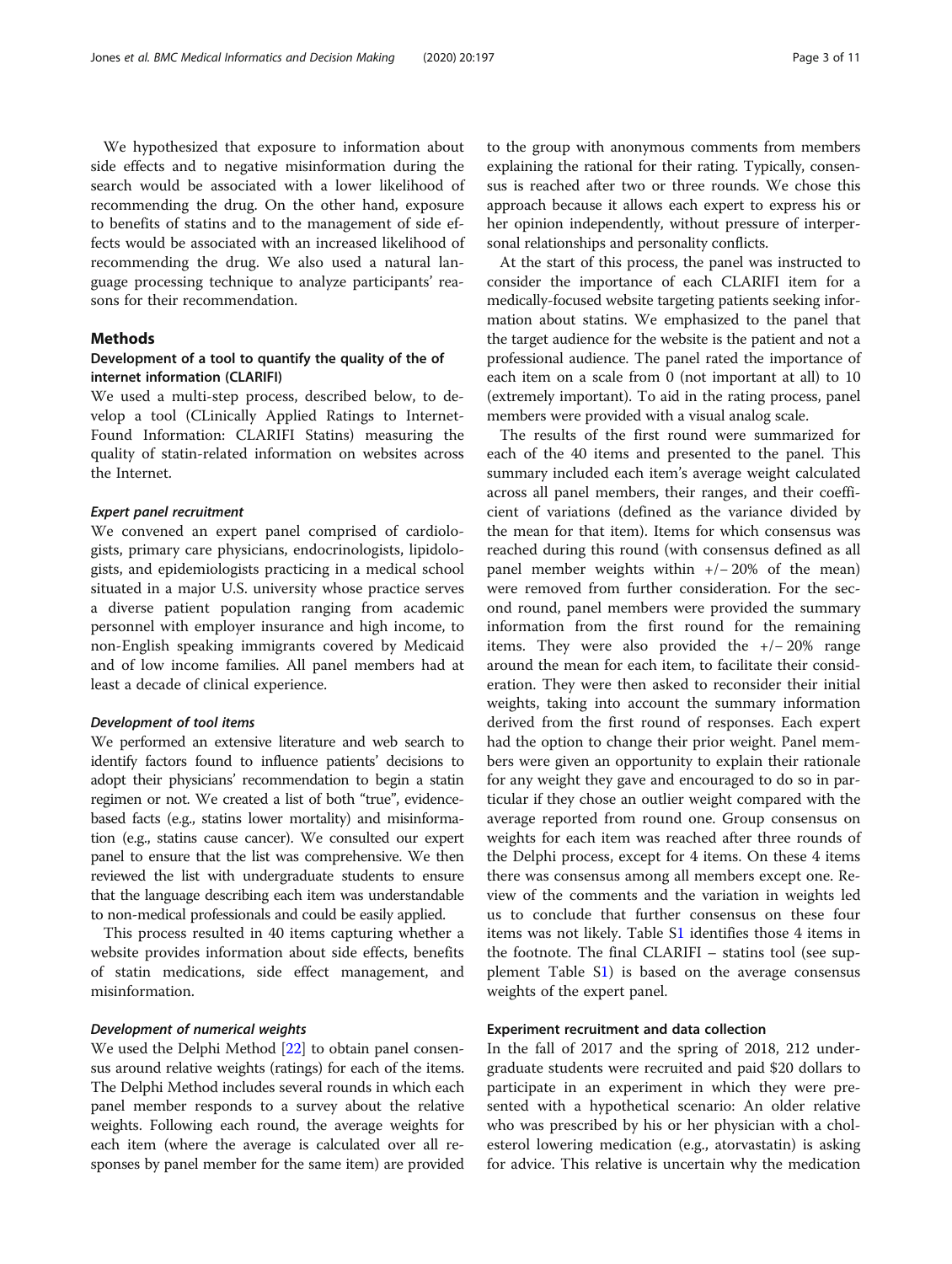is needed and has heard from friends that it may be harmful. The relative knows that the student is in college, knows a lot about the Internet, and asks him or her for help in making a decision about whether to follow the doctor's advice.

Each participant was given 90 min to search the Internet for information about statin medications and as they searched, a web browser add-on logged each website they visited and the duration of their visit.

#### List of websites visited

Our aim was to generate a list of statin-related websites viewed by participants during the search period. The browser logger recorded that participants visited 16,931 Uniform Resource Locator (URLs or websites). After removing duplicate URLs across all participants, 6411 unique URLs remained. From these, we eliminated search engines (e.g., [Google.com,](http://google.com) [Yahoo.com\)](http://yahoo.com) and advertising redirect links using an automated R script. This resulted in a list of 2850 unique URLs that participants actually saw during the search protocol (and were potentially statin-related).

#### Coding visited websites using CLARIFI

We determined inter-rater reliability by first training two lead research assistants to use CLARIFI. They calibrated their ratings on 40 randomly selected statin-related websites. Next, an additional ten coders and three medical residents were trained and calibrated on an additional 20 randomly selected websites.

Once coders were trained and calibrated, they were tasked with using CLARIFI to dichotomously code for the presence of each CLARIFI item  $(1 = information)$  was present;  $0 =$  information was absent) among all 2850 unique URLs. Many of these unique URLs contained irrelevant information, expired links, or led to academic articles rather than general consumer information and were not codable with CLARIFI.

The final number of codable statin-related websites directed at consumers was 980 (34.3%). We calculated kappa statistics  $(\kappa \t{23};)$  to determine the degree of chance-corrected agreement between the coders on each of the 40 CLARIFI items. We then multiplied each dichotomously coded item with the CLARIFI weighted scores derived from the Delphi process.

#### Post-search survey variables

After completing their Internet search, participants completed a survey to a) indicate whether they decided to recommend that their relative take the medicine and b) describe their reasoning for their recommendation.

#### Dependent variable

At the end of the search task participants were asked "Given what you know about this drug, what recommendation would you make to your older relative?" Possible response options were "Tell your relative to use the drug" (coded 1), "Tell your relative not to use the drug" (coded 0).

#### Independent variables

Statin-related information exposure We were interested in understanding the impact of the presence of different types of CLARIFI information on the decision to recommend. To assess this, we submitted the matrix of all 980 websites, with dichotomously coded CLARIFI items, to a factor analysis using Stata 14.2 (Stata Corp, Texas) and employed the principal components factor option. We identified four factors corresponding to four information types: side effects, clinical benefits, side effects management, and misinformation. Factor loadings above 0.4 were retained in the rotated solution and CLARIFI items mapped on well to each content area (see supplement Table [S1](#page-9-0)).

The factor loadings corresponding to each of the four factors were then used to predict content scores for each statin-related website. These content scores were merged in with the participant web-search logs. We then created four information exposure scores for each participant by averaging content scores across the four content areas by participant. These scores were available for 190 (89%) participants who visited websites that were codable using CLARIFI.

The 22 participants with missing scores were those who visited websites that we could not access due to special university access requirements. These participants did not differ from the complete sample in any meaningful way.

Relative gender Because side effects of statins may be different for men and women, the survey asked participants to indicate the gender of the elderly relative they imagined for this task. Most participants imagined a female relative ( $n = 135$ ; 74%).

Sample demographics The survey asked participants to provide information about their gender, ethnicity, as well as income level rated on a ladder graphic that ranged from 1 (income is well below the average American) to 10 (income well above the average American), whether they were born in the United States  $(1 = Yes, 0 = No)$ , and whether English is their primary language  $(1 = Yes,$  $0 = No$ ). Two participants had missing information on some demographic items and were subsequently removed from the sample.

#### Top three reasons for recommendation

After participants made their recommendation, they provided their top three reasons for their recommendation in three separate open-ended text fields. Responses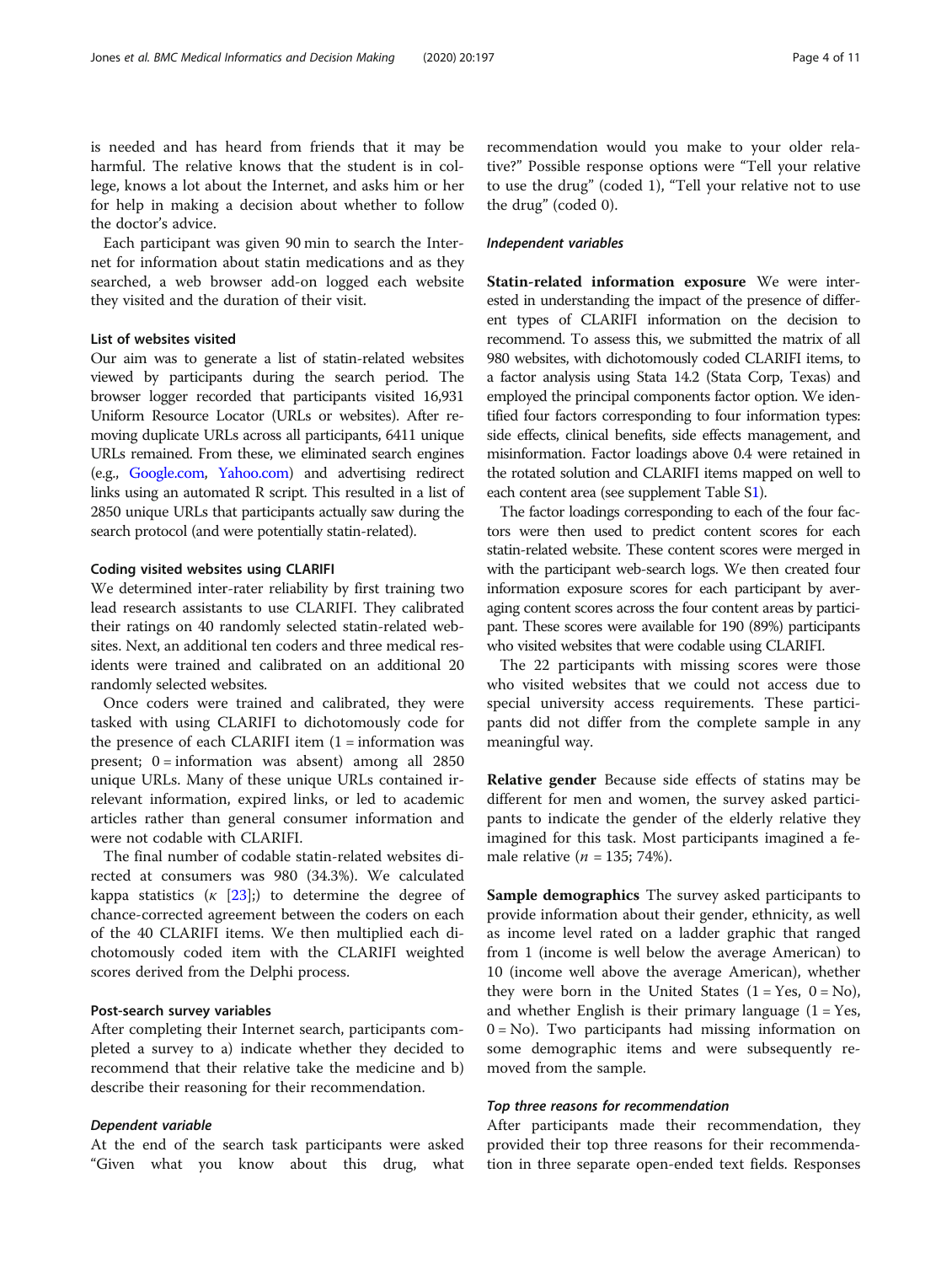across these three fields were concatenated and a bigram analysis was conducted in R Software [\[24](#page-10-0)] using the tidytext package [\[25\]](#page-10-0) to extract prevalent themes. First, words in the corpus were tokenized into adjacent wordpairs (i.e., bigrams). For example, the sentence "I wish I could fly" would be broken into the following wordpairs: I wish, wish I, I could, could fly. Next, stop words, or commonly used words that do not convey information about content (e.g., the, and), were removed from the corpus of participant generated text. Bigrams were then generated by first counting all matching wordspairs among participants who recommended the drug and then by those who did not. Group-specific bigrams were then assigned an importance weight using the term frequency-inverse document frequency (tf-idf) function in tidytext, a common technique that weighs less commonly used words in the English language more heavily than more commonly used words. The top 20 bigrams (i.e. word-pairs) for each group were retained. This process was repeated after the words in this corpus of text were stemmed using the SnowballC package [\[26](#page-10-0)] in R to reduce each word to its root unit (i.e., prevented and preventing become prevent).

#### Analytic strategy

All statistical analyses were conducted in Stata 14.2 (College Station, TX) whereas visualizations and natural language processing were conducted using R. First, we assessed the reliability of the CLARIFI tool across human raters by computing a  $\kappa$  statistic. We then descriptively examined the distribution of CLARIFI scores across all 980 coded websites. We also averaged the CLARIFI ratings by root websites. For example, individual web pages hosted by [WebMD.com](http://webmd.com) in our data set each had a CLARIFI score; we averaged CLARIFI scores across all the web pages associated with [WebMD.com](http://webmd.com) to create a CLARIFI score for [WebMD.com,](http://WebMD.com) the root website.

Next, a logistic regression model was estimated using the independent variables listed above to examine predictors of recommending the prescribed statin. We examined the data for outliers using Cook's D and excluded 6 observations with Cook's D values exceeding the critical value (based on our sample size) of 0.022 [\[27\]](#page-10-0). The results we present are based on 182 observations.

In our last analysis, we used a natural language processing technique (i.e., bigram analysis) to qualitatively examine the content of participants' reasoning for the recommendation they gave. We analyzed the top bigrams by decision-group and assessed for each bigram's level of importance. Top bigrams were then compared with the results of the logistic regression to ascertain whether participant reasoning corresponded to

the information they were exposed to during their Internet search.

#### Results

### Sample characteristics

The sample was comprised primarily of women  $(n =$ 132, 72%) and the majority of participants thought of a female relative (74%). The income level of our sample was 5.5 ( $SD = 1.8$ ) on a 1–10 scale, indicating that, on average, respondents were middle income. The majority of participants were U.S. born (74%), of Asian descent (39%), followed by Latinx (23%), and Whites (16%). Less than half of participants (44%) did not speak English at home.

#### Inter-rater reliability of CLARIFI items

The  $\kappa$  statistics by item are presented in Supplement Table [S2](#page-9-0). This statistic ranges from 0 to 1; values closer to 0 mean very low agreement between raters and values closer to 1 mean high agreement [\[23](#page-10-0)]. The  $\kappa$  statistics we calculated ranged from .42 to 1. Six items do not have a  $\kappa$  calculated because there was no variation across the websites, i.e. all websites either did or did not have the characteristic referred to in the item. The other thirty-four items had the following distributions: 12 items, including all the misinformation items, showed perfect agreement with  $\kappa = 1$ , 6 items had very strong agreement with  $κ$  > .80, 11 items exhibited substantial agreement with .60 <  $\kappa$  < .79. Only 5 items had moderate agreement with  $.40 < \kappa < .59$ . This level of high overall inter-rater reliability suggests that CLARIFI is a reliable rating tool.

#### Information quality across statin-related websites

Figure [1](#page-5-0) presents a) the distribution of CLARIFI total scores for the 980 URLs that were coded and b) the CLARIFI scores that were averaged across URLs for the 231 root websites associated with these URLs. The average URL score was 53, the median was 45, the minimum was 3 and maximum was 183. Compared to the maximum attainable score for a URL that meets all the CLARIFI criteria (238.6), an average of 53 suggests that the majority of URLs are lacking a substantial amount of information deemed important by the expert panel. Moreover, a median of 45 implies that 50% of URLs have less than 19% (45/238.6) of the optimal informational content suggested by CLARIFI. Clearly, most websites provide minimal information to the general public. The best URL with the most information reached only 77% of the maximum CLARIFI information score, still about 25% below the maximum.

Figure [2](#page-5-0) presents the distribution of true side effects (CLARIFI items 10–14) and misinformation (CLARIFI items 15–18) that are discussed in the 231 root websites.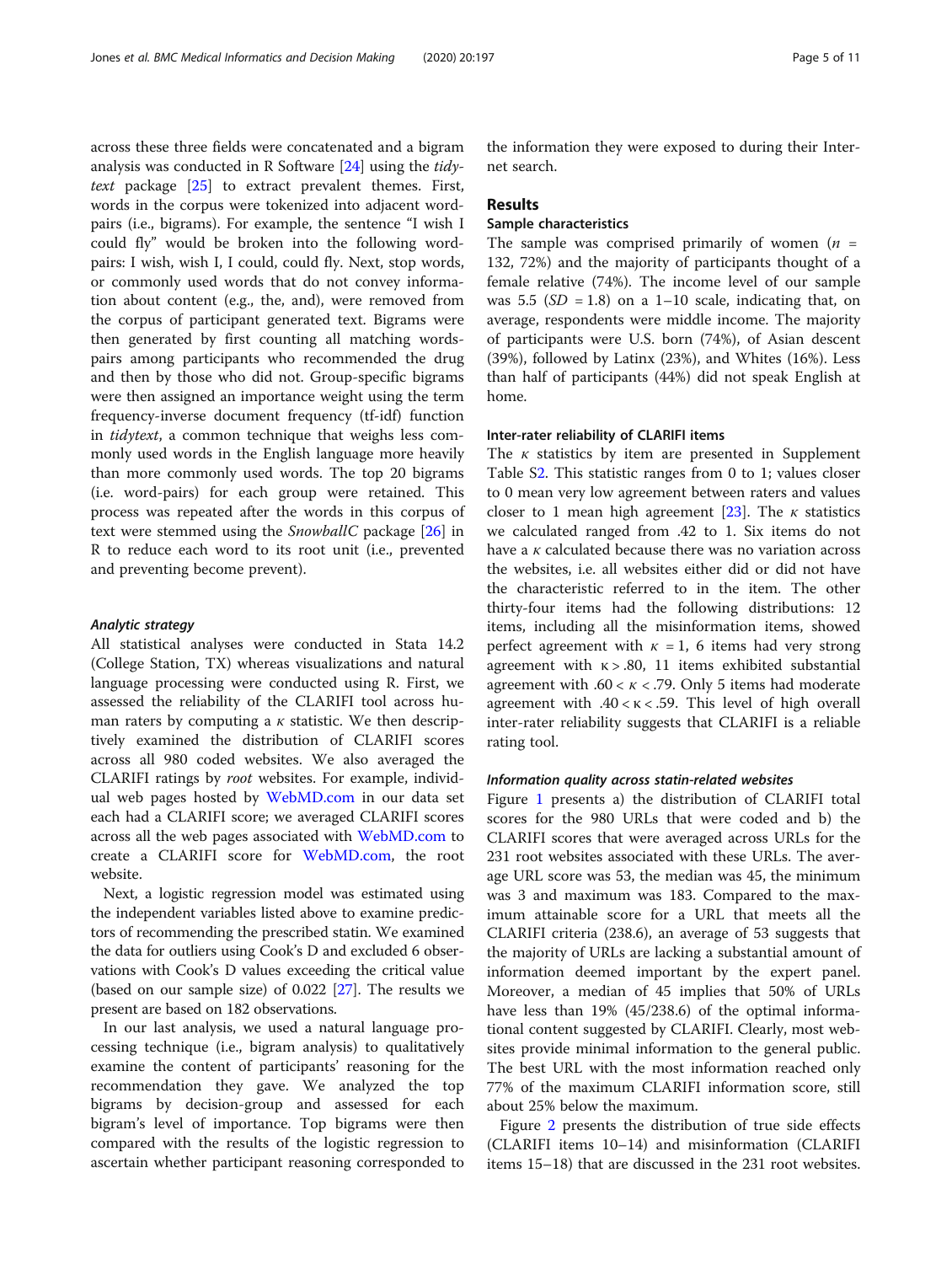<span id="page-5-0"></span>

The average number of side effects items per root website was 2 (Median = 1, Min = 0, Max = 5). The average number of misinformation items per root website was 0.32 (Median = 0, Min = 0, Max = 4). Sixty-one percent  $(n = 142)$  of root websites mentioned side effects and 22.5% ( $n = 52$ ) contained misinformation about statins.

#### Survey descriptive statistics

On average, participants spent 57 min  $(SD = 20)$  on the search and survey and, on average, visited 72 websites  $(SD = 58)$ . Neither the duration of their search nor the number of websites visited were associated with the decision outcome. Descriptive statistics for all independent variables are presented in Table [1.](#page-6-0) Forty-one percent of

participants ( $n = 75$ ) recommended that their older relative take a statin. Across the sample, average statinrelated factor scores ranged from − 1.81 to 4.41.

#### Logistic regression

Table [2](#page-7-0) presents the logistic model predicting the decision to recommend taking a statin. Exposure to information about side effects ( $p = 0.43$ ) and to misinformation  $(p = 0.29)$  about statins were not related to participants' decision to recommend the drug. However, exposure to information related to the benefits of statins and information related to management of side effects both significantly increased the likelihood of a decision to

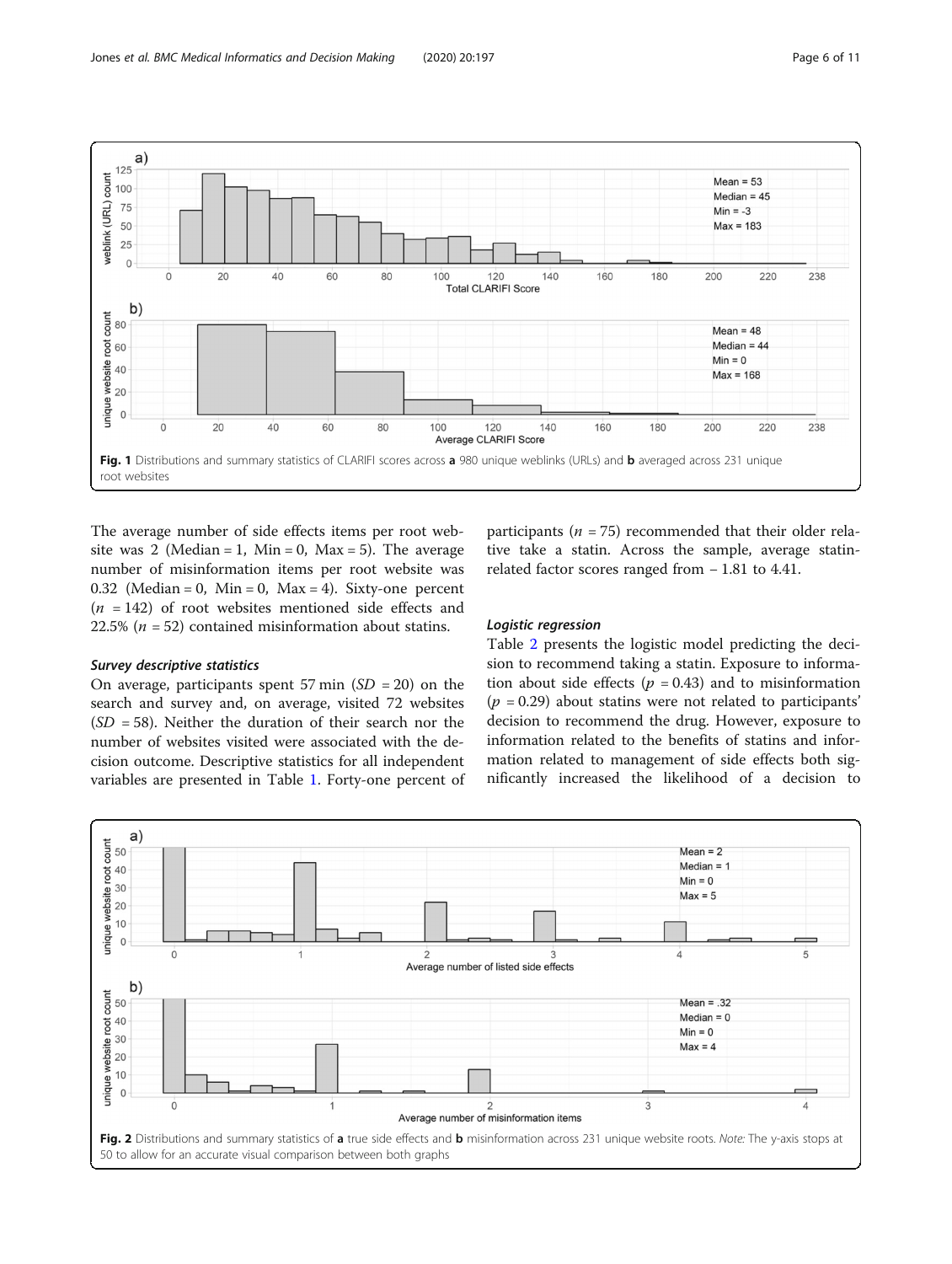| Variables                                        | Mean      | SD   | Min - Max      |
|--------------------------------------------------|-----------|------|----------------|
| Decision to recommend taking statin (yes = $1$ ) | .41       |      | $0 - 1$        |
| Exposure to information about                    |           |      |                |
| Side effects                                     | .21       | .68  | $-1.81 - 2.99$ |
| Benefits                                         | .26       | .52  | $-.88 - 2.23$  |
| Management                                       | .18       | .67  | $-.92 - 4.41$  |
| Misinformation                                   | .28       | .55  | $-.83 - 2.48$  |
| Income level                                     | 5.56      | 1.86 | $1 - 10$       |
|                                                  | Count (%) |      |                |
| Gender of relative                               |           |      |                |
| Female                                           | 135 (74%) |      |                |
| Sample Demographics                              |           |      |                |
| Female                                           | 132 (73%) |      |                |
| Ethnicity                                        |           |      |                |
| Asian                                            | 71 (39%)  |      |                |
| Latinx                                           | 42 (23%)  |      |                |
| European American/White                          | 30 (16%)  |      |                |
| Other                                            | 39 (22%)  |      |                |
| Born in U.S.                                     | 134 (74%) |      |                |
| English language spoken at home                  | 102 (56%) |      |                |

<span id="page-6-0"></span>**Table 1** Descriptive statistics of all model variables ( $n = 182$ )

recommend to a hypothetical relative that they take statins when controlling for all variables in the model.

Interestingly, the other covariates typically found to be associated with health decisions, including income level, educational status, primary language, gender or gender of the relative, were not associated with participant recommendation.

#### Bigram analysis - top reasons for recommendation

Consistent with the logistic regression findings, the bigrams revealed that participants who recommended that their older relative take a statin focused on the benefits of statins (e.g., lowering cholesterol, prevent heart attacks and cardiovascular disease; see Fig. [3](#page-7-0)) and specifically stated that the "benefits outweigh the risks." Although exposure to information about side effects was not significantly associated with the decision participants made, those who did not recommend the drug focused primarily on the potential side effects (e.g., muscle pain/ weakness, memory loss, and kidney failure).

#### **Discussion**

Using a mixed-methods approach involving an information quality assessment tool and quantitative and qualitative analyses, we studied how exposure to statinrelated information on the Internet is associated with decision-making in a hypothetical context. First, after developing a tool to quantify the quality of statin-related information on the Internet, we found that 22.5% of root websites visited by participants contained misinformation and 50% of sites provided only minimal information about statins, offering less than 19% of the content expected by CLARIFI, and none exceeding 77% of the optimal informational content. Despite the relatively low prevalence of misinformation across websites (22.5%), nearly 60% of participants recommended that their relative ignore their statin prescription.

Overall, our analyses indicated that exposure to information about the clinical benefits of statins and management of potential side effects were significantly associated with a decision to recommend that an older relative initiate a statin treatment. An analysis of the reasons each participant gave for their decision reflected, for the most part, the "weight" of the information they saw online: Recommenders focused on the benefits while non-recommenders focused on the side effects of statins.

These findings suggest that units of information people see on health-related websites are not treated equally by consumers. Generally, the health-related information people are likely to encounter has been found to be of high quality [[28\]](#page-10-0), although more recent evidence suggests otherwise [[12\]](#page-9-0). However, the factors that lead one person to focus on negative potentials versus clinically supported positive outcomes are not well understood. Some researchers posit that health anxiety may lead people to feel more worried about medical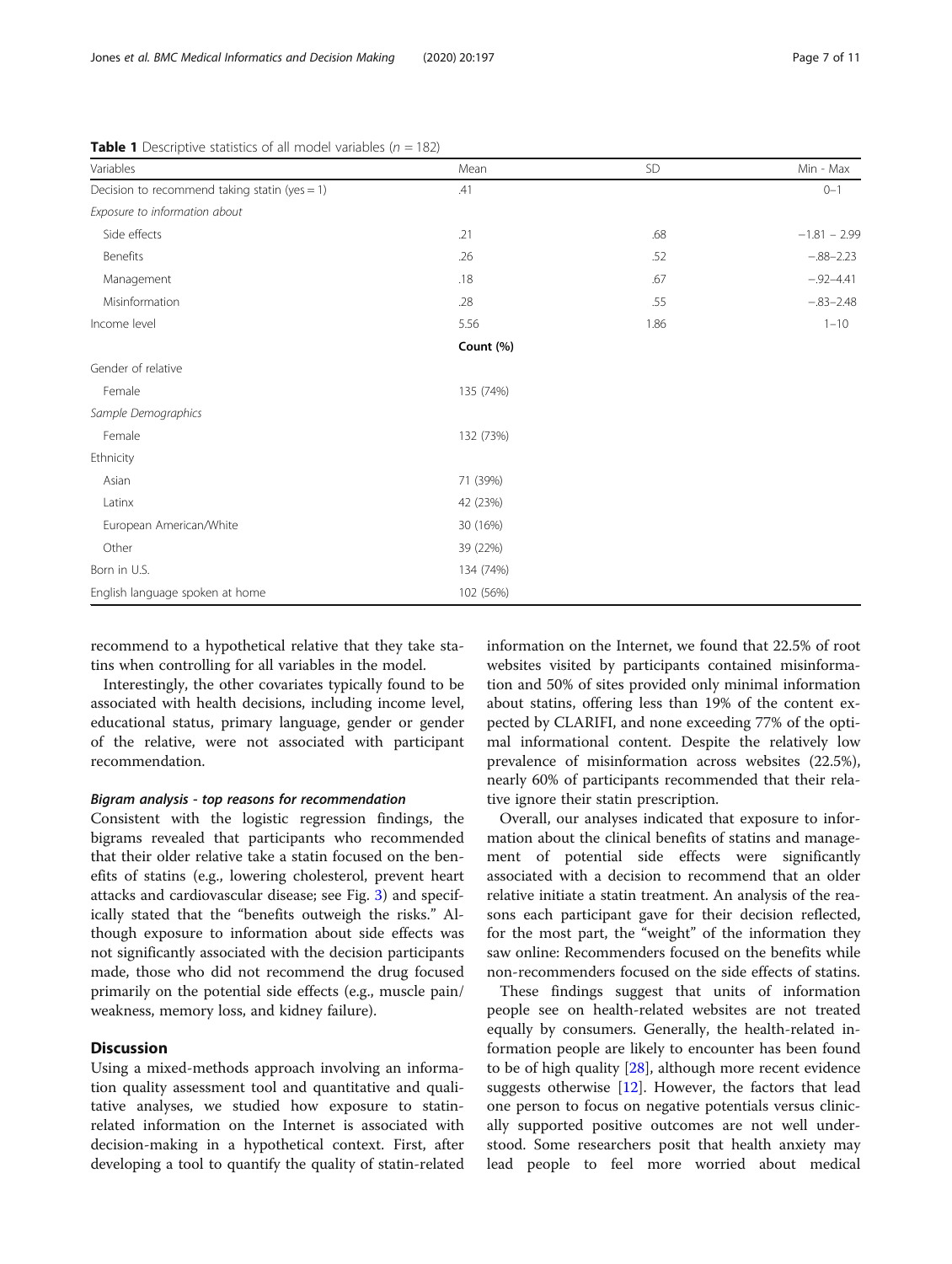| recommend that an older relative take a statin ( $n = 182$ ) |         |  |  |
|--------------------------------------------------------------|---------|--|--|
| OR ICII                                                      | p value |  |  |
| 1.22 [.74-2.01]                                              | .43     |  |  |
| 2.07 [1.07-3.98]                                             | .02     |  |  |
| 1.90 [1.06-3.41]                                             | .02     |  |  |
|                                                              |         |  |  |

Misinformation 29 Relative gender (female =  $0$ )  $1.55$   $[.73-3.28]$  .24 Participant gender (female = 0)  $1.26$  [.60–2.64] .53

 $\begin{array}{|c|c|c|c|c|}\n\hline\n1 \text{ at } & & & \text{62 } [19-1.94] \end{array}$  41 Asian American .80 [.30–2.11] .65

<span id="page-7-0"></span>Table 2 Logistic regression predicting the decision to

| Other                              | $1.09$ $[.34 - 3.4]$ | .87 |
|------------------------------------|----------------------|-----|
| Born in the U.S. (no $= 0$ )       | $.50$ $[.20 - 1.23]$ | .13 |
| English spoken at home (no $= 0$ ) | $.55$ $-.24-1.26$    | .15 |
| Income level                       | 1.07 [.88-1.31]      | .45 |

Model statistics: Model pseudo  $R^2 = .10$ ;  $\chi^2 = 25.77$ ,  $p = .01$ Note: \*p < .05; OR Odds ratio, CI Confidence interval

Race/Ethnicity (white  $= 0$ )

symptoms after an internet search [\[29](#page-10-0)]. Yet, other processes may also be implicated. For example, the search engine and terms people use to begin their search can be markedly different (although 98% of individuals in our sample used Google). This means that as a function of the person conducting the search and terms they input, the trajectory of a search can take myriad tracks that may lead to exposure to more negative information than positive or vice versa. Examining the search process itself deserves more attention and may potentially be a strong mediator of health decision making.

Our findings, taken together with other studies suggesting that patients are influenced by information they read on the Internet and are often influenced by it more than they are by the information provided by the medical providers, indicate that the field has to consider a more expansive notion of the concept of preventive care. No longer is it sufficient for providers to talk to their patients about what they ought to do to prevent disease and maintain health, or to prescribe medications and

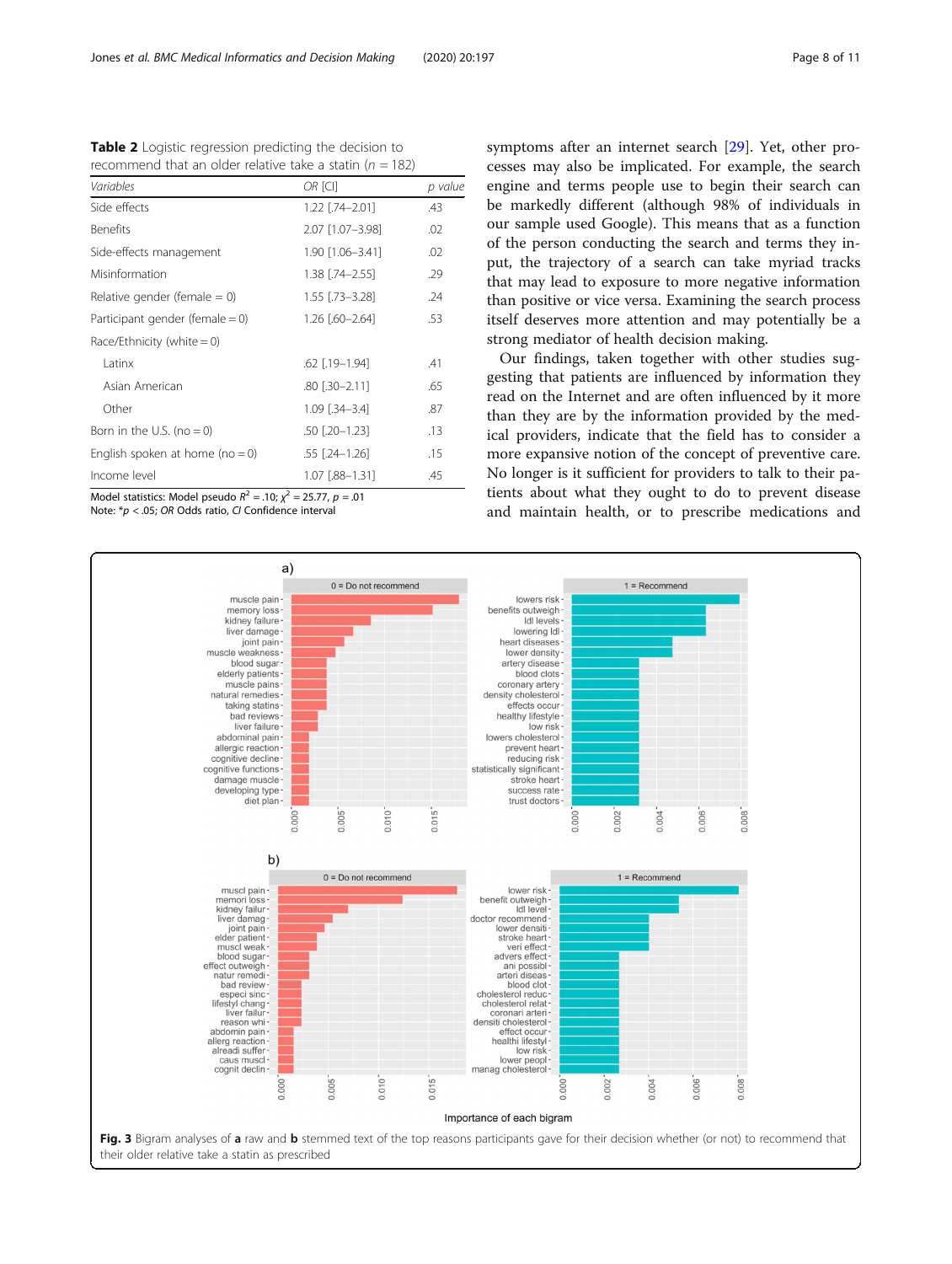treatments that enhance health. With the advent and "democratization" of medical-related information, be it correct or incorrect, providers need to identify ways to "immunize" their patients against the influence low quality information on the Internet. Our study does not suggest how this can be accomplished, but it does begin to show that not all areas of information are equally influential.

It is likely that interventions to "immunize" patients against the Internet will take the form of some communication and educational component of the patient/provider encounter, dedicated to a discussion of this issues as it relates to the specific medical condition of the patient at the time of the encounter. However, in the reality of a busy clinical practice these days, and the current reimbursement environment, it is unlikely that the vast majority of providers will be able to allocate the time to such an intervention which is likely to be time intensive. It is, therefore, important to understand what patient types are most likely in need of such interventions and what strategies are most likely to be successful in convincing them to seek credible, evidence-based information.

We note several limitations to our study. First, our results revealed that exposure to misinformation about statins had no bearing on decision making, however, we did not fully capture exposure to other potential sources of misinformation on social media. For example, the CLAR IFI tool was not designed to evaluate YouTube videos and message boards (e.g., Reddit) that participants in our sample visited and hence these were excluded from our analysis. Thus, we might have underestimated the negative information our subjects were exposed to.

Second, our study sample (university students) is not reflective of patients typically prescribed statins (i.e., older adults). Individuals in our sample are more likely to be Internet literate than the general population and they are also trained in searching for scientific evidence, with unfettered access to the university's library database. Although conducting a similar study with a patient population would be more ecologically valid, our approach mitigated certain ethical considerations implicated in studying patients who are prescribed a statin for the first time. The introduction of an Internet search to an actual patient who may not have performed a search otherwise is an intervention which may change that patient's decision to adhere to their prescriber's recommendation. Thus, an experiment and intervention such as this may harm patients, and hence is not ethical.

Third, our experiment presented subjects only with the decision to recommend that an older relative start a statin treatment. We did not investigate decisions faced by patients already in treatment who may be considering lowering the recommended dose or stopping treatment all together. It is likely that our findings about the impact of exposure to statin-related information on the Internet will generalize to these other decision points. However, it is possible that information exposure, coupled with personal experiences with statins, may amplify or reduce the weight patients ascribe to different information types (i.e. benefits, side effects, management, misinformation).

An additional limitation is that in our analysis, we treated each information type independently and did not account for the fact that many participants saw most information types on the same webpage. Unfortunately, our sample size did not allow us to examine potential interactions between different information dimensions. Future work, with a larger sample, should examine the interplay between the types of information people are exposed to when conducting a health information search.

We find it surprising that no demographic factors influenced participants' recommendations. It is possible that undergraduate students from the same university are too homogenous, or perhaps that we did not measure those factors that would have influenced their decisions differentially. Future work should seek an older participant population, while balancing the ethical concerns noted earlier.

This last limitation raises concern about generalizing from this study. Yet, we note that the percent of student participants who chose to recommend use of a statin in our study (41%) is very similar to the national average of patients adhering to their provider's recommendations to take statins  $(42\%$   $[21]$  $[21]$  $[21]$ ;). This might suggest that, and at least with respect to the impact of information, this study can be viewed to offer initial hypotheses to be tested further in the future.

There is a significant increased risk of dying with lack of statin adherence among patients with atherosclerotic heart disease [\[30](#page-10-0)]. Our findings highlight the potentially lethal perspective over 50% of our subjects come away with after engaging in an Internet search about statins. Moreover, they raise questions about who these 50% are and what about the information on the Internet convinces them to eschew the advice of traditional providers. Are these individuals driven by the true, yet unpleasant, facts about side effects that are not simultaneously accompanied by information about side-effects mitigation? Is it exposure to misinformation, which we surprisingly found to be less prevalent than we expected? Is it a more general mistrust of the medical profession [[31\]](#page-10-0)? Or are the decisions these individuals make driven by the missing information that might have swayed opinions in the direction of a better decision had it been present? More studies like the one we present, addressing some of the limitations our study faced, should pave the way to the design of novel interventions that would assist in answering these important questions and helping providers to lead their patients to medical websites that would enable them to make evidence-based choices.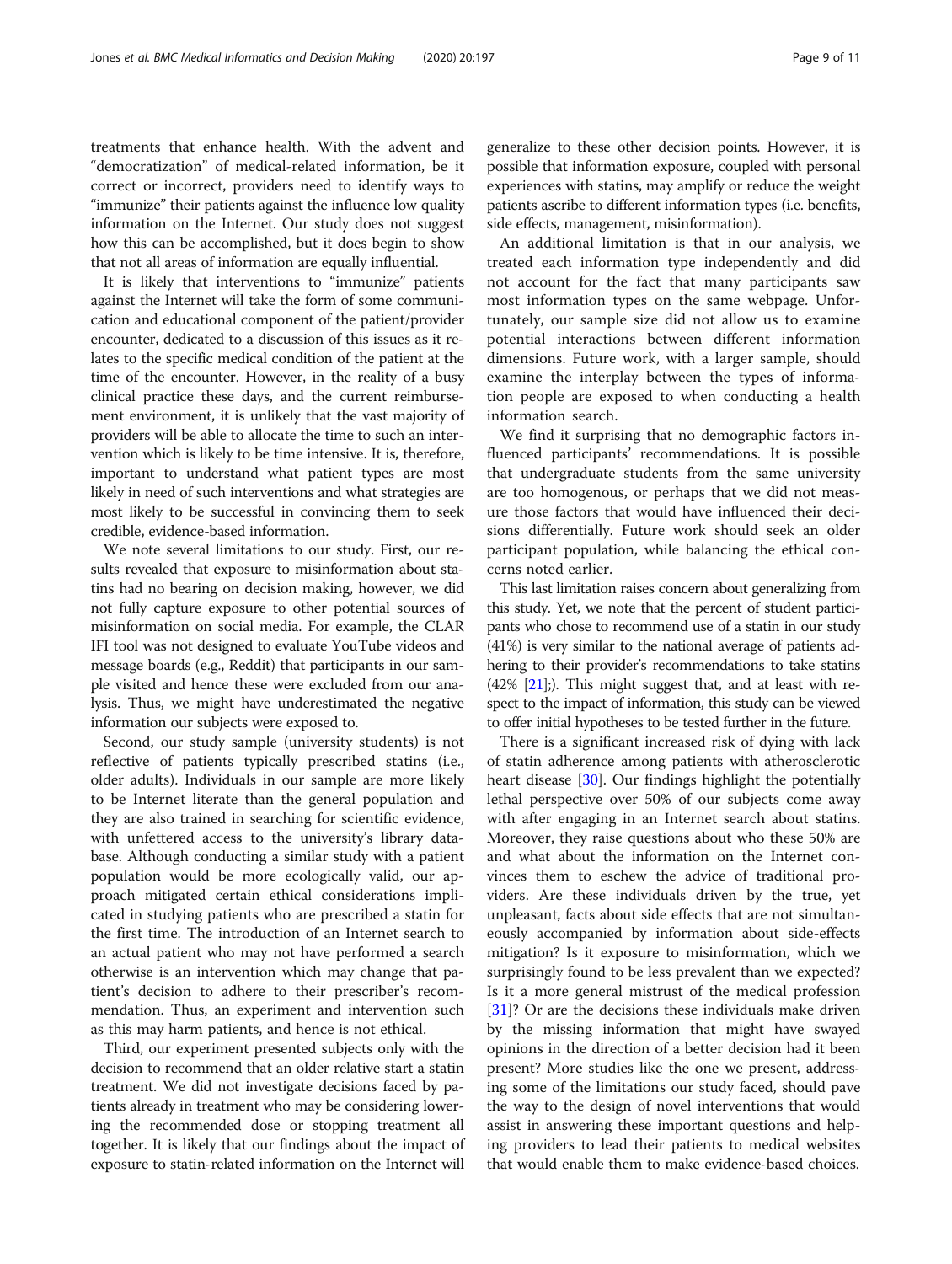#### <span id="page-9-0"></span>Conclusion

Our findings suggest that statin-related websites vary widely in the quality of consumer-facing information they present. They also suggest that individuals engaging in a search of statin-related information are not likely to treat pertinent information equally, differentially weighting the information that informs their medical decisions. The granularity of our methods offers new understanding about the impact of Internet searches on health decisions regarding evidencebased recommended medications. We believe that our results may be useful to physicians considering ways to address non-adherence. In particular, preventive care might acquire a new component, actively engaging patients in discussions about health information they may find on the web. The effectiveness of this strategy should be examined in future studies.

#### Supplementary information

Supplementary information accompanies this paper at [https://doi.org/10.](https://doi.org/10.1186/s12911-020-01207-w) [1186/s12911-020-01207-w](https://doi.org/10.1186/s12911-020-01207-w).

Additional file 1: Supplemental Material. The supplemental material includes details of the CLARIFI STATINS tool (Table S1) and information about factor loadings in four information-content areas across CLARIFI items (Table S2).

#### Abbreviations

CLARIFI: Clinically Applied Ratings to Internet-Found Information; CDC: Centers for Disease Control; URL: Uniform Resource Locator

#### Acknowledgements

We gratefully acknowledge funding from the Department of Medicine, University of California Irvine, DOM Chair's Research Award. We also would like to thank Nathan Gaviria, iTQEC Undergraduate Fellow, who managed the rating process and Kaitlyn Amber, Khoa Nguyen, Diana Glovaci, David Sanders, Masood Younus, and Tecson Tamares for assistance with ranking the web sites.

#### Authors' contributions

NMJ, DM, and EC conceived the project. The study was carried out by NMJ and DM. Analysis and visualizations were conducted by NMJ. The manuscript was written by NMJ, DM, and EC. SM, RG, NW, AR and EC participated in the expert panel that developed the CLARIFI and DM conducted the Delphi process. The author(s) read and approved the final manuscript.

#### Funding

Department of Medicine, University of California Irvine (DOM Chair's Research Award) provided funds for this project.

#### Availability of data and materials

Data and materials are available upon request from the corresponding author.

#### Ethics approval and consent to participate

The Institutional Review Board of the University of California, Irvine approved this project. All participants consented to participate in this study via a consent form presented in a digital survey.

#### Consent for publication

Not applicable.

#### Competing interests

The authors declare that they have no competing interests.

#### Author details

<sup>1</sup>Department of Psychological Science, University of California, Irvine, Irvine, CA, USA. <sup>2</sup> Department of Medicine, Division of General Internal Medicine, iTEQC Research Program, University of California, Irvine, Irvine, CA, USA. <sup>3</sup>Department of Medicine, Division of Preventive Cardiology and Cardiac Rehab, University of California, Irvine, Irvine, CA, USA. <sup>4</sup>Department of Medicine, Division of Cardiology, University of California, Irvine, Irvine, CA, USA.<sup>5</sup> Department of Medicine, Division of General Internal Medicine Endocrinology, Diabetes, and Metabolism, University of California, Irvine, Irvine, CA, USA. <sup>6</sup> Heart Disease Prevention Program, Division of Cardiology, University of California, Irvine, Irvine, CA, USA.<sup>7</sup> Department of Medicine, Division of Internal Medicine/Pediatrics, University of California, Irvine, Irvine, CA, USA.

Received: 24 January 2020 Accepted: 30 July 2020 Published online: 20 August 2020

#### References

- 1. Fox S, Duggan M.Health online 2013. 2013. Available from: [https://www.](https://www.pewinternet.org/2013/01/15/health-online-2013/) [pewinternet.org/2013/01/15/health-online-2013/](https://www.pewinternet.org/2013/01/15/health-online-2013/).
- Lee K, Hoti K, Hughes JD, Emmerton L. Dr. Google and the consumer: A qualitative study exploring the navigational needs and online health information-seeking behaviors of consumers with chronic health conditions. J Med Internet Res. 2014;16(12):e262.
- 3. Diaz JA, Griffith RA, Ng JJ, Reinert SE, Friedmann PD, Moulton AW. Patients' use of the internet for medical information. J Gen Intern Med. 2002;17(3): 180–5.
- 4. Lagoe C, Atkin D. Health anxiety in the digital age: an exploration of psychological determinants of online health information seeking. Comput Hum Behav. 2015;52:484–91.
- 5. Bidmon S, Terlutter R. Gender differences in searching for health information on the internet and the virtual patient-physician relationship in Germany: exploratory results on how men and women differ and why. J Med Internet Res. 2015;17(6):e156.
- 6. Hansen DL, Derry HA, Resnick PJ, Richardson CR. Adolescents searching for health information on the internet: an observational study. J Med Internet Res. 2003;5(4):e25.
- 7. Perez SL, Kravitz RL, Bell RA, Chan MS, Paterniti DA. Characterizing internet health information seeking strategies by socioeconomic status: a mixed methods approach. BMC Med Inform Decis Mak. 2016;16(1):107.
- 8. Pluye P, El Sherif R, Granikov V, Hong QN, Vedel I, Galvao MCB, et al. Health outcomes of online consumer health information: a systematic mixed studies review with framework synthesis. J Assoc Inf Sci Technol. 2019;70(7): 643–59.
- 9. Linn AJ, van Weert JC, Gebeyehu BG, Sanders R, Diviani N, Smit EG, et al. Patients' online information-seeking behavior throughout treatment: the impact on medication beliefs and medication adherence. Health Commun. 2019;34(12):1461–8.
- 10. Weaver JB III, Thompson NJ, Weaver SS, Hopkins GL. Healthcare nonadherence decisions and internet health information. Comput Hum Behav. 2009;25(6):1373–80.
- 11. Warner D, Procaccino JD. Toward wellness: women seeking health information. J Am Soc Inf Sci Technol. 2004;55(8):709–30.
- 12. Chou W-YS OA, Klein WM. Addressing health-related misinformation on social media. JAMA. 2018;320(23):2417–8.
- 13. Merchant RM, Asch DA. Protecting the value of medical science in the age of social media and "fake news.". JAMA. 2018;320(23):2415–6.
- 14. Leong AY, Sanghera R, Jhajj J, Desai N, Jammu BS, Makowsky MJ. Is YouTube useful as a source of health information for adults with type 2 diabetes? A south Asian perspective. Can J Diabetes. 2018;42(4):395–403.
- 15. College of Physicians of Philadelphia. Do Vaccines Cause Autism?. 2018. Available from: [https://www.historyofvaccines.org/content/articles/do](https://www.historyofvaccines.org/content/articles/do-vaccines-cause-autism)[vaccines-cause-autism.](https://www.historyofvaccines.org/content/articles/do-vaccines-cause-autism)
- 16. Ratzan SC, Bloom BR, El-Mohandes A, Fielding J, Gostin LO, Hodge JG, et al. The Salzburg statement on vaccination acceptance. J Health Commun. 2019;24(5):581–3.
- 17. Grimes DR. How to survive the fake news about cancer. 2019. Available from: [https://www.theguardian.com/science/2019/jul/14/cancer-fake-news](https://www.theguardian.com/science/2019/jul/14/cancer-fake-news-clinics-suppressing-disease-cure)[clinics-suppressing-disease-cure.](https://www.theguardian.com/science/2019/jul/14/cancer-fake-news-clinics-suppressing-disease-cure)